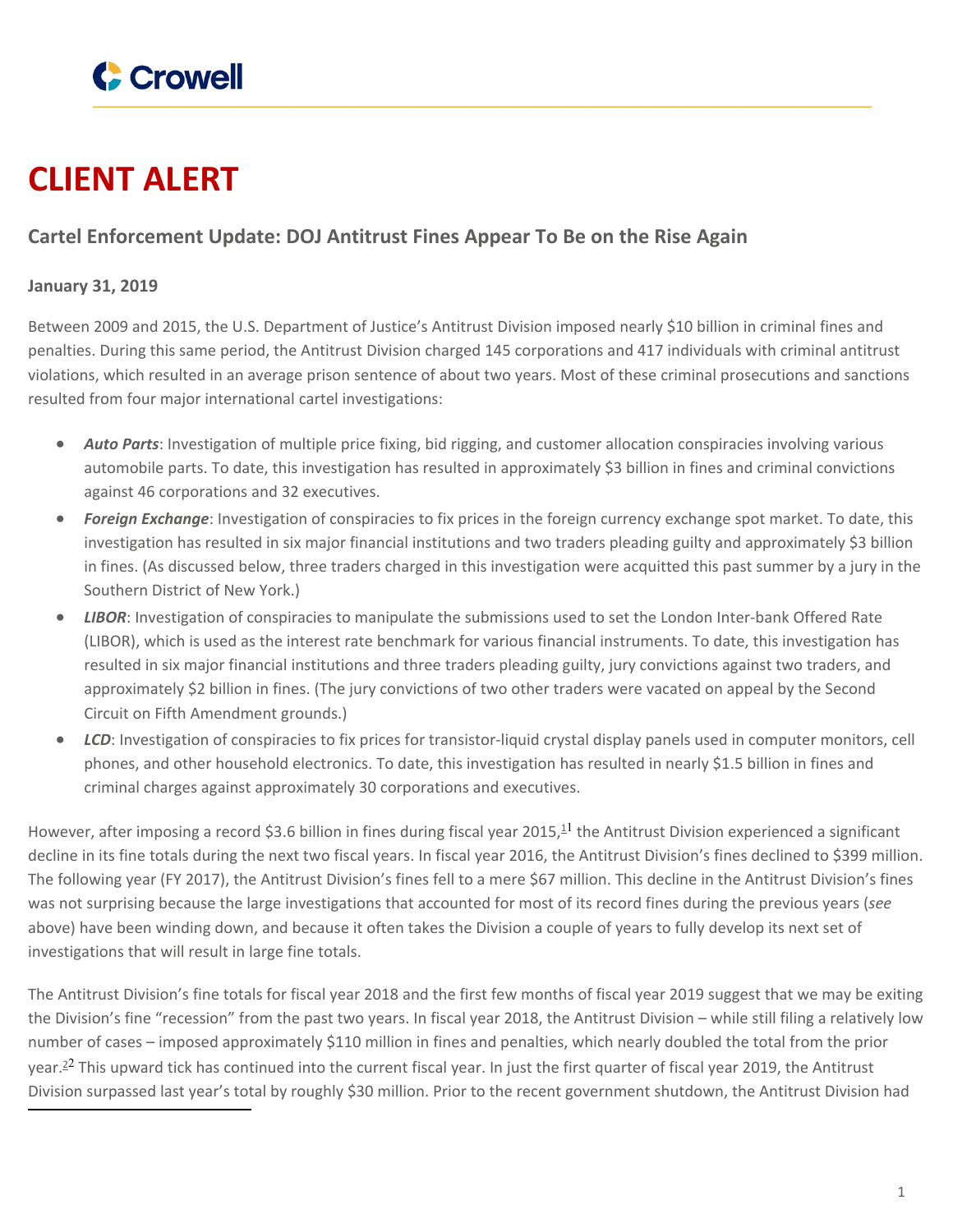

already announced four corporate plea deals involving the imposition of approximately \$142 million in fines and a plea deal with a fifth company that will push this number up when the company is sentenced. Thus, while still far lower than the multi-billion totals that were announced between 2009 and 2015, the recent signs from the Antitrust Division appear to be pointing toward a period of steadily increasing criminal prosecutions and fines, which is made all the more likely by the fact that certain large investigations (*see* below discussion about likely cartel enforcement in 2019) should be reaching the indictment and plea stages.

### **2018 Cartel Enforcement Year End Review**

Key 2018 highlights from the Antitrust Division's criminal enforcement program include:

 *New Leadership Team*: In May 2018, the Antitrust Division named Richard Powers as the new Deputy Assistant Attorney General for Criminal Enforcement. At the time of his appointment, Mr. Powers – who spent the first six years of his DOJ career as an Antitrust Division trial attorney – was serving as a trial attorney in the DOJ's Criminal Division.

In addition, the Antitrust Division appointed a new leadership team in its Criminal I Section by naming Ryan Danks as Chief and Emma Burnham and Kevin Hart as the section's Assistant Chiefs. The Antitrust Division also appointed a new leadership team in its Criminal II Section by naming James Fredricks as Chief and Mark Grundvig and Megan Lewis as the section's Assistant Chiefs.

Outside of D.C., the Antitrust Division named Manish Kumar as the Acting Chief of its San Francisco Office and Kalina Tulley as the Acting Chief of its Chicago Office.

- *LIBOR and FX Trials*: In October 2018, the Antitrust and Criminal Divisions secured a guilty verdict against two former derivatives traders on charges that they conspired to manipulate LIBOR in order to increase the returns on their trading positions, thereby securing higher bonuses and other compensation. That same month, however, the Antitrust Division lost a multi-week trial against three other former derivatives traders, who had been charged with conspiring to fix prices in the foreign exchange spot market. The Antitrust Division is scheduled to try another former foreign exchange trader later this year.
- *Expansion of R.E. Foreclosure Investigation*: Over the last several years, the Antitrust Division has been prosecuting real estate investors who conspired to rig bids during in-person public real estate foreclosure auctions in various parts of the U.S. after the 2008 financial crisis. In 2018, the Antitrust Division expanded this investigation to include auctions in Mississippi as well as online foreclosure auctions. To date, this wide-ranging investigation has resulted in charges against more than 130 individuals and dozens of guilty pleas. In light of its recent expansion, this investigation will likely continue to be active during the upcoming year.
- *Increased Use of External Compliance Monitors*: In 2012, the Antitrust Division appointed its first ever external compliance monitor in a criminal case. This past year, the Antitrust Division continued to show a willingness to utilize, under appropriate circumstances, external compliance monitors by appointing an external monitor for Norwegian shipping company Höegh Autoliners AS, which plead guilty in 2017 to participating in a price-fixing conspiracy in the ocean shipping services industry.
- *Continued Evolution on Sentencing Credit for Compliance Programs*: Until 2014, the Antitrust Division had categorically declined to give companies guilty of an antitrust crime any credit for their compliance programs. That year, the Antitrust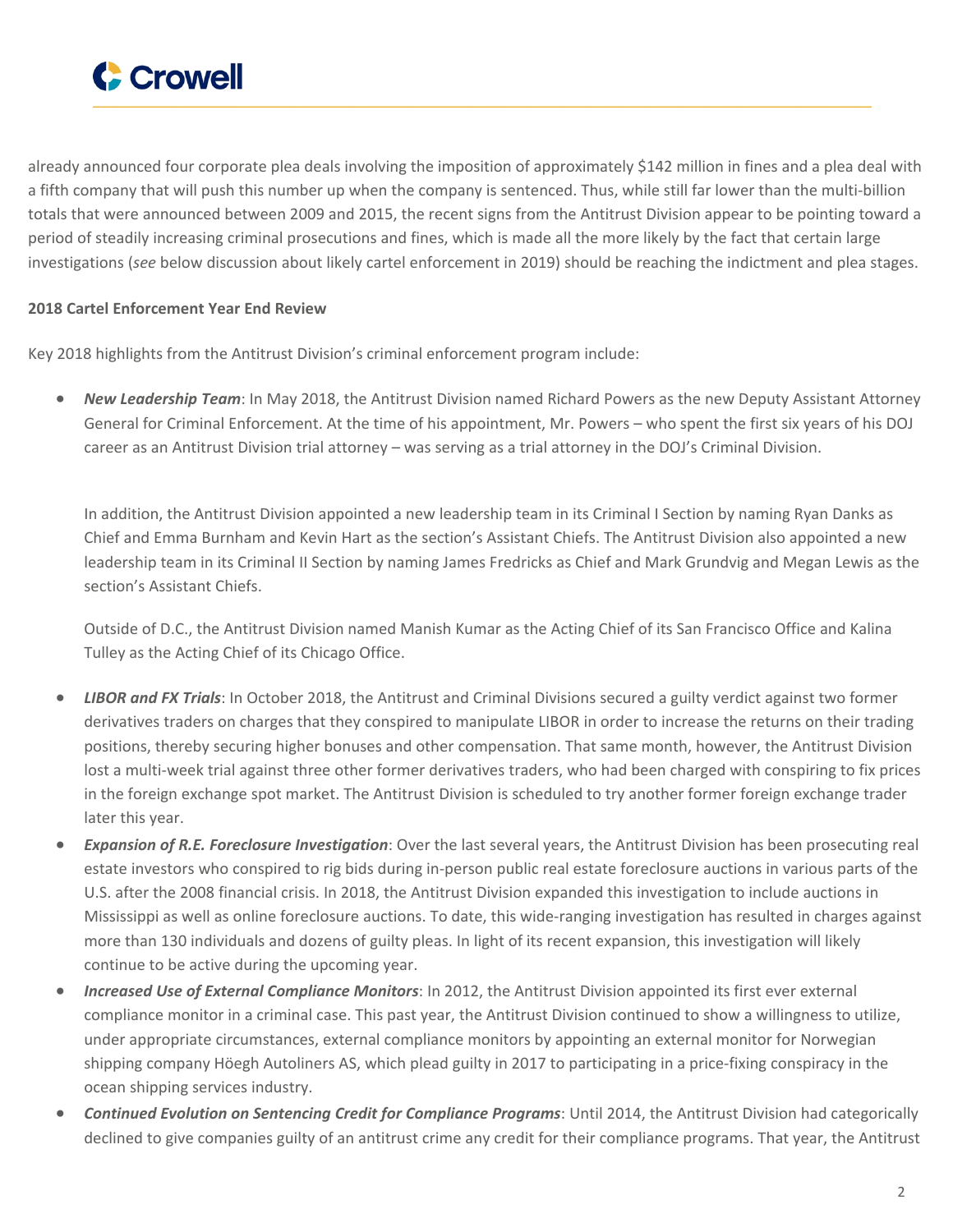

Division announced a policy shift by stating that under certain circumstances it would credit companies that proactively adopted or strengthened compliance programs subsequent to the start of an investigation. Last year, the Antitrust Division signaled another possible shift in its compliance program policy by indicating that it was actively considering whether it should begin giving companies credit for having robust compliance programs that nevertheless failed to prevent an antitrust violation. In doing so, the Antitrust Division indicated that it believes that such a policy shift, along with other measures being actively considered, could better promote compliance with the antitrust laws.

### **Looking Ahead: What Will Cartel Enforcement Look Like In 2019?**

- *Criminal No-Poach Prosecutions*: For the past two years, the Antitrust Division's senior leadership team has been promising to criminally prosecute naked "no-poach" agreements, where competitors for employees agree not to hire or recruit each other's employees. In addition, there have been public reports that the Antitrust Division has active nopoach investigations in the health care and financial services industries. Thus, 2019 could bring the Antitrust Division's first-ever criminal no-poach prosecution.
- *Generic Pharmaceutical Investigation*: In December 2016, the Antitrust Division announced its first indictments in its investigation into various price-fixing, bid-rigging, and customer allocation conspiracies in the generic pharmaceutical industry. Since then, several generic drug manufacturers – many of whom are battling with various State Attorneys General in civil litigation – have disclosed that the Antitrust Division and FBI raided their offices. Consequently, the Antitrust Division could be in a position to announce additional charges in this ever-expanding investigation, which, according to public reports, was first opened in or around 2014.
- *Government Contracts-Related Bid Ridding*: In November 2018, the Antitrust Division brought civil and criminal charges against three South Korean companies for orchestrating a decade-long bid rigging scheme that targeted fuel supply contracts for the U.S. military. These charges resulted in the companies entering guilty pleas and agreeing to pay \$236 million in criminal fines and civil damages. The Antitrust Division has also recently prosecuted companies and individuals who participated in conspiracies to defraud the U.S. government's foreign aid program and to fix the prices that municipalities pay for public school transportation. The Antitrust Division's senior leadership team has made clear that prosecuting companies and individuals who participate in anticompetitive schemes that target governmental entities, and thus taxpayers, will be a top priority in 2019.
- *Increased Collaboration with Latin American Enforcers*: In recent years, a number of Latin American antitrust enforcers have made prosecuting cartels a top priority. For instance, Brazil's antitrust agency (CADE) has imposed nearly USD \$600 million in criminal fines during the past two years. In 2017, Mexico's antitrust agency (COFECE) brought its first cartel prosecution and imposed nearly USD \$100 million in fines that same year. Given that Latin American antitrust enforcers are increasingly becoming active players in global cartel investigations and the Antitrust Division's ongoing focus on international cooperation, the Division's criminal enforcement program will likely continue to invest in building stronger ties with its Latin American counterparts through inter-governmental meetings/workshops and personnel exchange programs, as well as by continuing to serve as an informal advisor on investigations and prosecutions.

 $1$  The fine totals used in this alert have been calculated based on the U.S. government's fiscal year, which runs from October 1 to September 30 of each year.